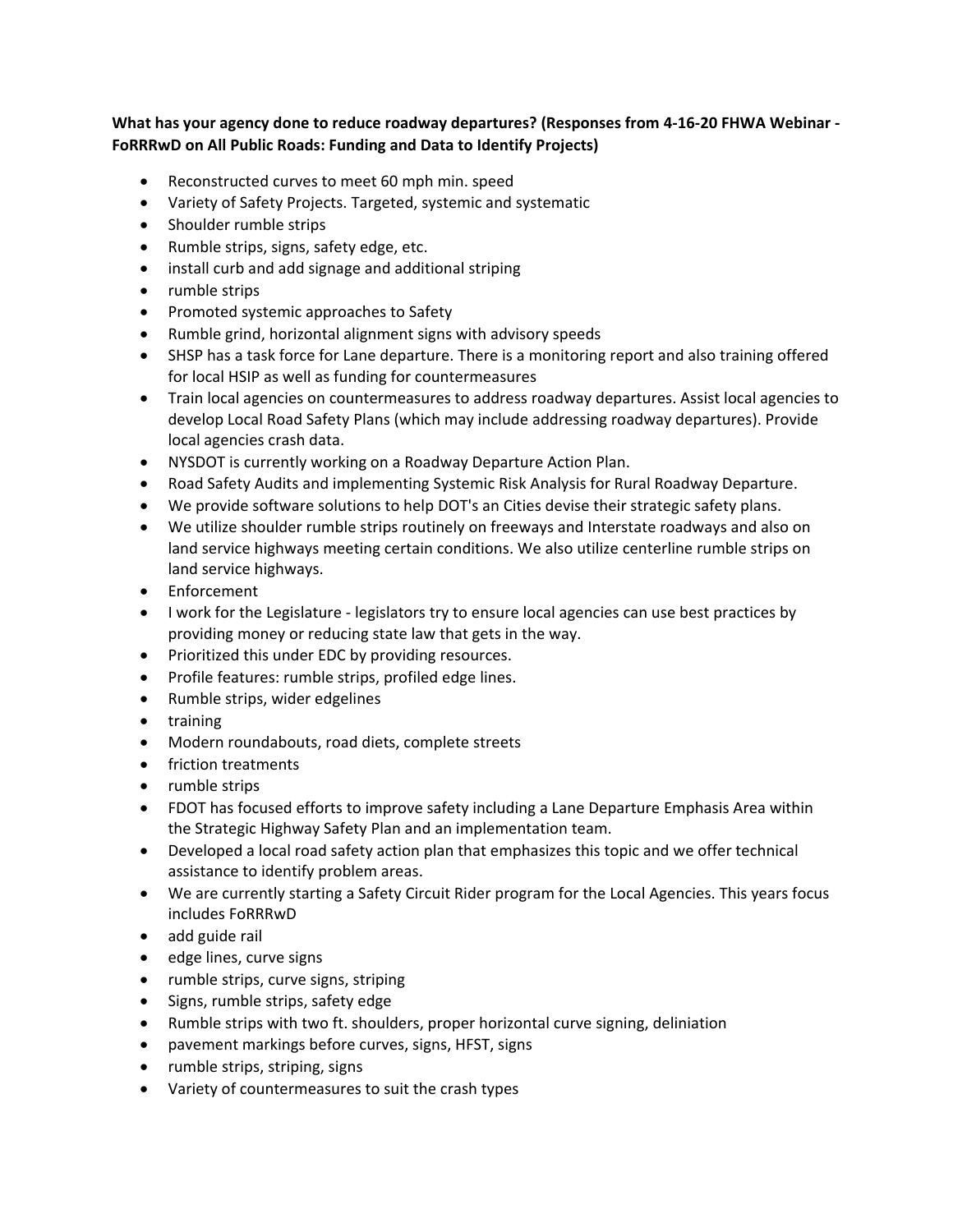- Installed guide rail; superelevated curves; installed surface friction courses
- Guardrail
- Implement Safety Projects as identified in Regional Safety Plan. Presentations to State DOT to discuss Roadway Departures hot spots in Region.
- Installed guardrails, raised traffic striping, rumble strips
- technical assistance for local agencies
- Our City's streets are laid out in an almost perfect grid system with perpendicular intersections and almost zero curves (horizontally or vertically). Roadway departures are not a huge safety issue.
- rumble strips
- We are in the process of developing a Roadway Departure Action Plan
- HFST, edgeline rumbles, signing, lighting
- rumble strips, leading edge LED curve warning signs
- Rumble strips, signs, safety edge, curve warning signs, high friction resurfacing treatment, chevron, guardrail, advisory speed limit, rumble strips, sign, striping Reconstructed curves to meet 60 mph min. speed Variety of safety projects - safety edge, rumble strips, curves, signing, etc. Variety of Safety Projects. Targeted, systemic and systematic Modern roundabouts, road diets, complete streets McCall.pptx
- Rumble strips and wider shoulders.
- add guiderail, striping, lighting
- High Friction, horizontal signing, increased width of striping, safety edge, shouldering and minor widening. super elevation improvements
- High Friction Surface Treatment, Rumble Strips, Safety Edge, Signing/Striping Improvements
- Implemented LRSPs for counties
- Pursuing wider shoulders
- Working with ITD and LHTAC to improve our roads.
- Technical training sessions on roadside safety design for state DOTs and localities
- rumble strips, signage, HFST, guardrails, widen shoulder/lane
- Rumble strips and stripes
- Nonfreeway rumble strips, local road safety plans
- Working on systematic rumble stripe and wet-recessed pavement marking projects
- developed curve warning system
- Developed a curve warning system
- installed guide rail; superelevated roadway curves; installed high friction surface treatment
- safety edge and rumble strips
- wider striping, cable rail
- Variety of safety projects ‐ safety edge
- Rumble strips
- Safety action plans
- Variety of safety countermeasures
- Looking to update Transportation Safety Plan to include roadway departures
- wider edge lines, rumble/mumble strips, signing, RSAs, encouraging systemic countermeasures...
- rumble strips, sign, striping
- Rumble strips, barriers
- rumble strips, curve warning signs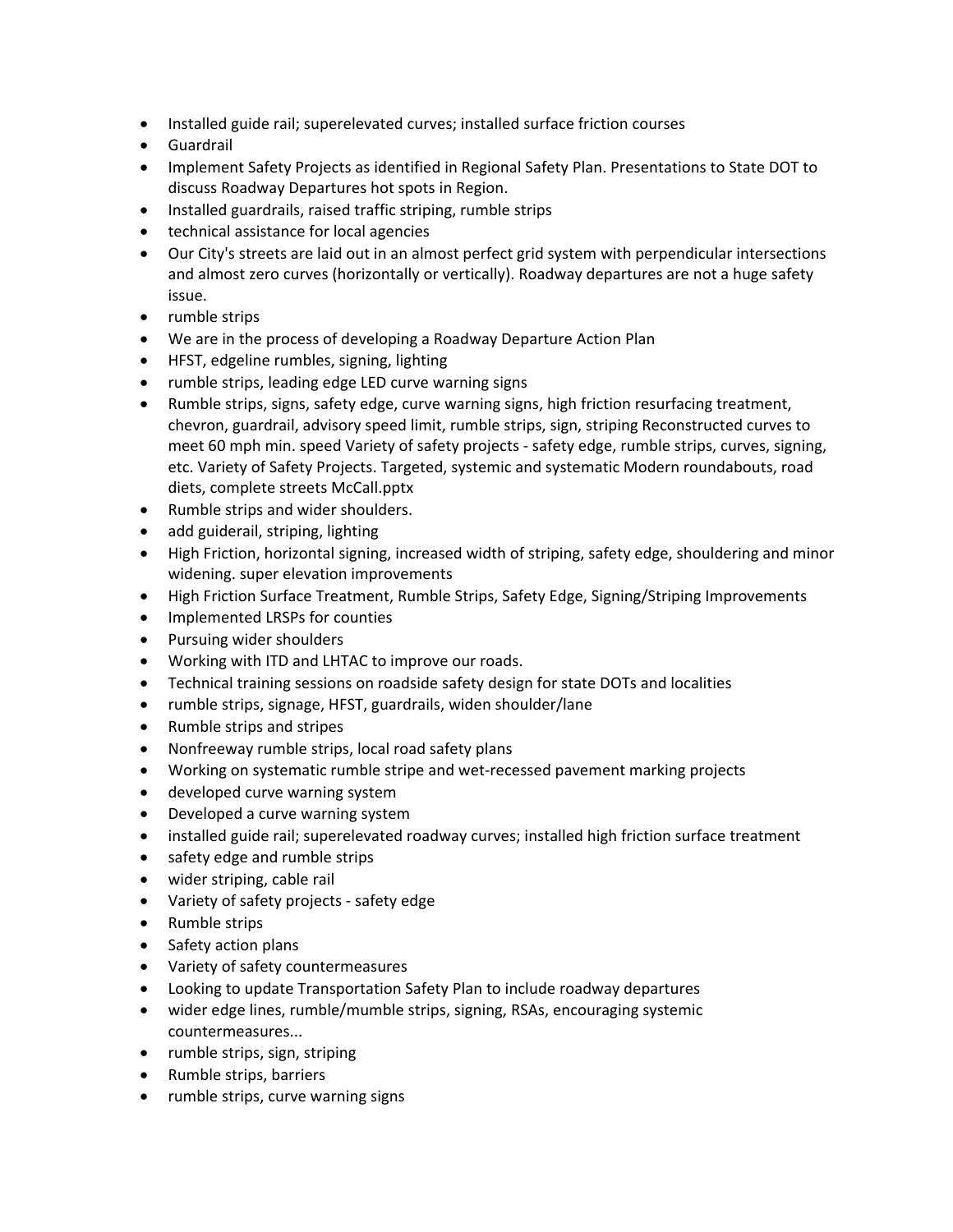- Tapered asphalt edges
- Addressed in the Strategic Highway Safety Plan, rumble strips, paved shoulders
- traffic calming
- rumble strips, guardrail, signage, botts dotts, high visibility paint
- We act as a liaison between local and state level governments, in order to fill the gap between theory and practice.
- Statewide shoulder widening and should rumble strip installation projects
- Better management of roadside obstacles
- Arizona Statewide rumble strip/stripe install, curve warning, shoulder widening
- Low cost countermeasures, some systemic analysis on State roads
- Implemented a RSA program that focused on Roadway Departures
- Variety of safety projects ‐ safety edge, rumble strips, curves, signing, etc.
- rumble strips, signs
- reconstructed roads, signage
- straightened roadway
- signage, rumble strips, paint, guardrail
- rumble strips
- rumble strips, curve signs, etc.
- warning signs, edge line stripes
- Greater enforcement; better signage
- Sign curves, six inch striping
- Shoulder, Edgeline and Centerline Rumble Strips, Widening the Shoulder, Safety Edge, stripping
- provide Low Cost Enhancements Rumble Strips shldr/cl; guideposts, pavement marking refresh cycles, review crash data, guardrail, clear zone management in our rural hwy system is more difficult to provide for contracts. Low ADT/risks et al vs higher ADT/AADT's.
- Guardrail, Warning signs, safety edge, rumble striping
- low cost safety measures like signs and data analysis
- promote Proven Safety Countermeasures
- rumble strips, cable barrier, sign improvements, wider stripes
- Variety of countermeasures to suit the crash types
- Planning only
- Systemic deployment of Rumble Strips CL and EL; reviewing horizontal curve data for the entire state with proposed mitigation strategies of HFST and speed advisories; guiderails; mitigation measures to reduce severity
- Prepared lists of locations where roadway departures are overreprestented for distribution to our districts and LPA's with recommended countermeasures such as widening shoulders and using edge line and center line rumble strips/stripes. etc.
- 6" striping
- RSAs
- Guard rails, delineators, signs, education
- Implemented various projects
- Funded local safety and high risk rural road program projects
- Audible roadway delineators
- Systematic rumble strip installation.
- Training
- Wet Reflective pavement markings